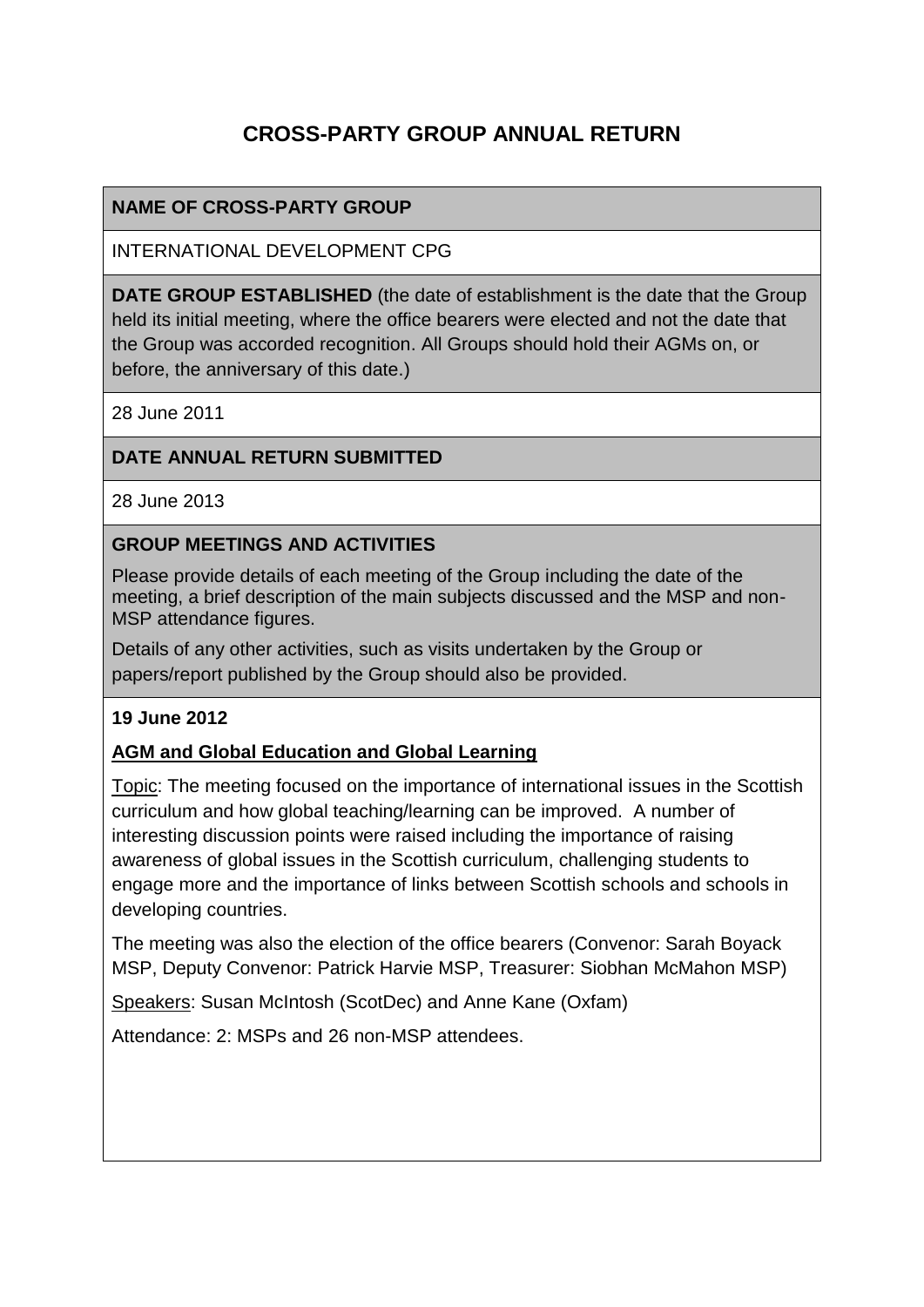### **18 September 2012**

### **Bhopal Gas Disaster**

Topic: Two survivors of the Bhopal gas disaster led a discussion on the aftermath of one of the world's worst industrial disasters. The focus of the meeting drew upon the on-going situation and in particular the lack of progress on cleaning up the site and the local environment. Eurig Scandrett, of the Scottish Friends of Bhopal, helped to co-ordinate the meeting as part of the survivors tour of Britain and Ireland.

Speakers: Eurig Scandrett (Scottish Friends of Bhopal), Backrishna Namdev, Safreen Khan

Attendence: 5 MSPs and 22 non-MSP attendees.

### **6 November 2012**

### **Colombia**

Topic: Human rights activists from Colombia addressed the CPG, as part of a visit to the UK in association with the ABColombia coalition. The presentations focused on the key development challenges that Colombia faces; including land ownership issues, illegal drug trafficking, marginalisation of indigenous and Afro-Colombian communities and rights to truth and justice.

Speakers: Mark Camburn (SCIAF), Louise Winstanley (ABColombia), Robert Daza Guevara (spokesperson for the Nariño section of the Coordinador Nacional Agrario (National Agrarian Committee), Alex Guanga (Awá indigenous community leader and a member of UNIPA- La Unidad Indígena del Pueblo Awá (The Indigenous Unit of the Awá People)

Attendees: 5 MSPs and 22 non-MSP attendees.

## **21 January 2013**

### **Debt Justice**

Topic: Jubilee Scotland presented to the group and the meeting focused on their campaign efforts for global debt justice and to also raise awareness of the suffering the people of some of the world's poorest countries are subjected to. Jubilee Scotland is at the forefront of the campaign to make Scotland a seat of a fair and transparent arbitration process.

Speakers: Alys Mumford (Jubilee Scotland), Charlotte Snelling (Jubilee Scotland).

Attendees: 6 MSPs and 18 non-MSP attendees.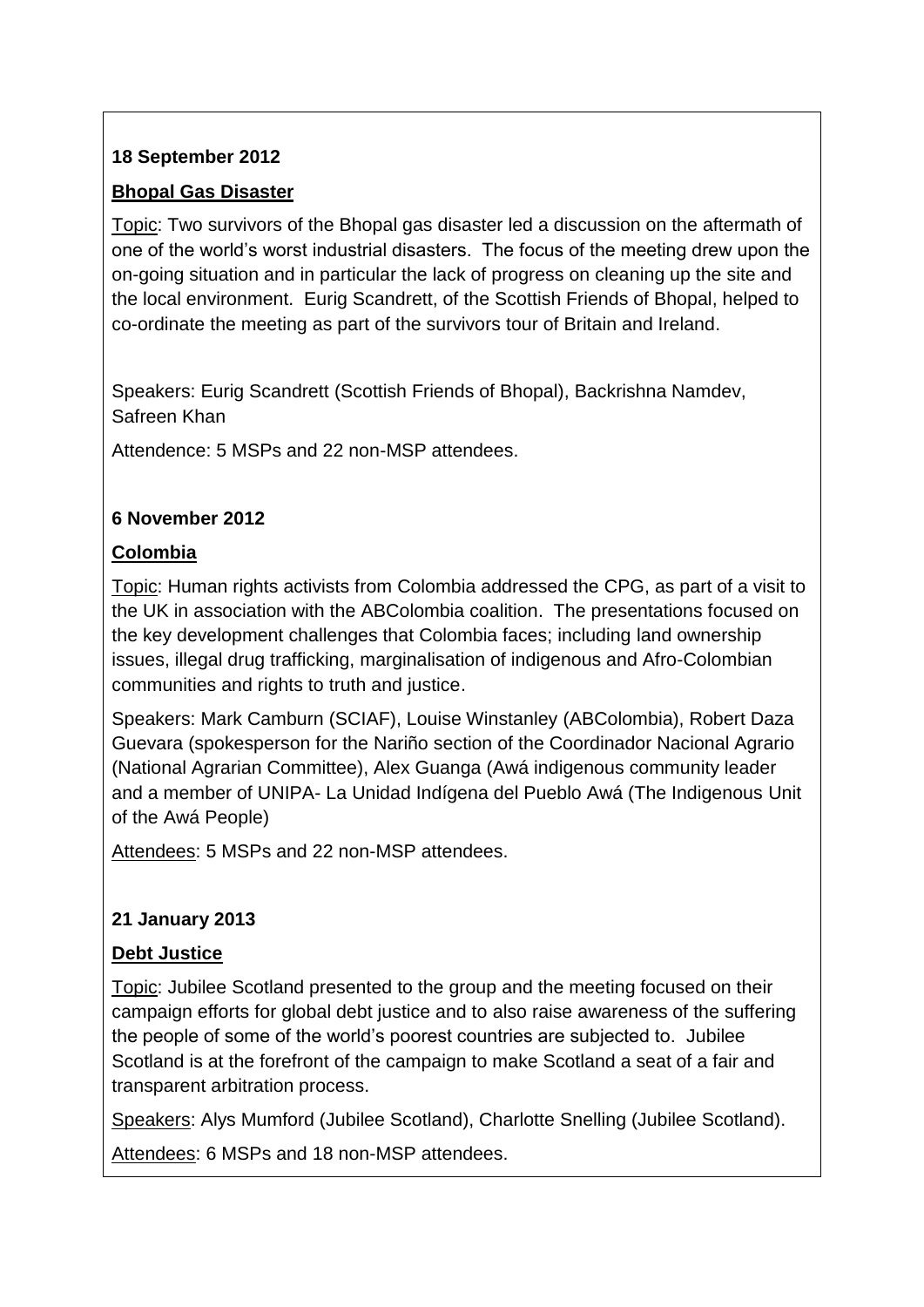## **19 February 2013**

### **Scottish Government's International Development Policy**

Topic: The Minister for International Development and External Affairs addressed the group and provided an overview of the Scottish Government's International Development policy and projects that it supports throughout the world. The meeting acknowledged previous administrations' commitments to international development and the partnerships that have been formed since devolution in 1999.

Speakers: Humza Yousaf MSP, Minister for International Development and External Affairs.

Attendees: 6 MSPs and 36 non-MSP attendees.

### **26 March 2013**

### **Malawi**

Topic: Global Campaign for Education Young Ambassadors, Eilidh and Billy of Hutchesons' Grammar, gave a presentation on their trip to Malawi to investigate the barriers to education faced by young people there. Sarah Boyack MSP also presented to the group following a visit to the Malawi National Assembly as part of the Commonwealth Technical Assistance Programme in March 2013. The presentation involved issues relating to developing democracy in Malawi, the role of women in Malawian politics and the financial security workshop that Sarah ran with Alex Fergusson MSP and an SPCB clerk for members of Malawi's National Assembly.

Speakers: Eilidh Naysmith and Billy Davidson (Hutchesons' Grammar) and Sarah Boyack MSP

Attendees: 4 MSPs and 23 non-MSP attendees.

## **18 June 2013**

### **AGM and Global Volunteering**

Topic: AGM of the Cross Party Group, including election of the office bearers and consideration for future meetings from September 2013 – June 2014. The meeting was held, in conjunction, with the Volunteering and Voluntary Sector Cross Party Group and included a presentation from VSO who spoke about their work on key development areas, in particular an emphasis on MDGs and what more can be done.

Speakers: Kate Cotton, Global Advisor, VSO

Attendees: 5 MSPs and 45 non-MSP attendees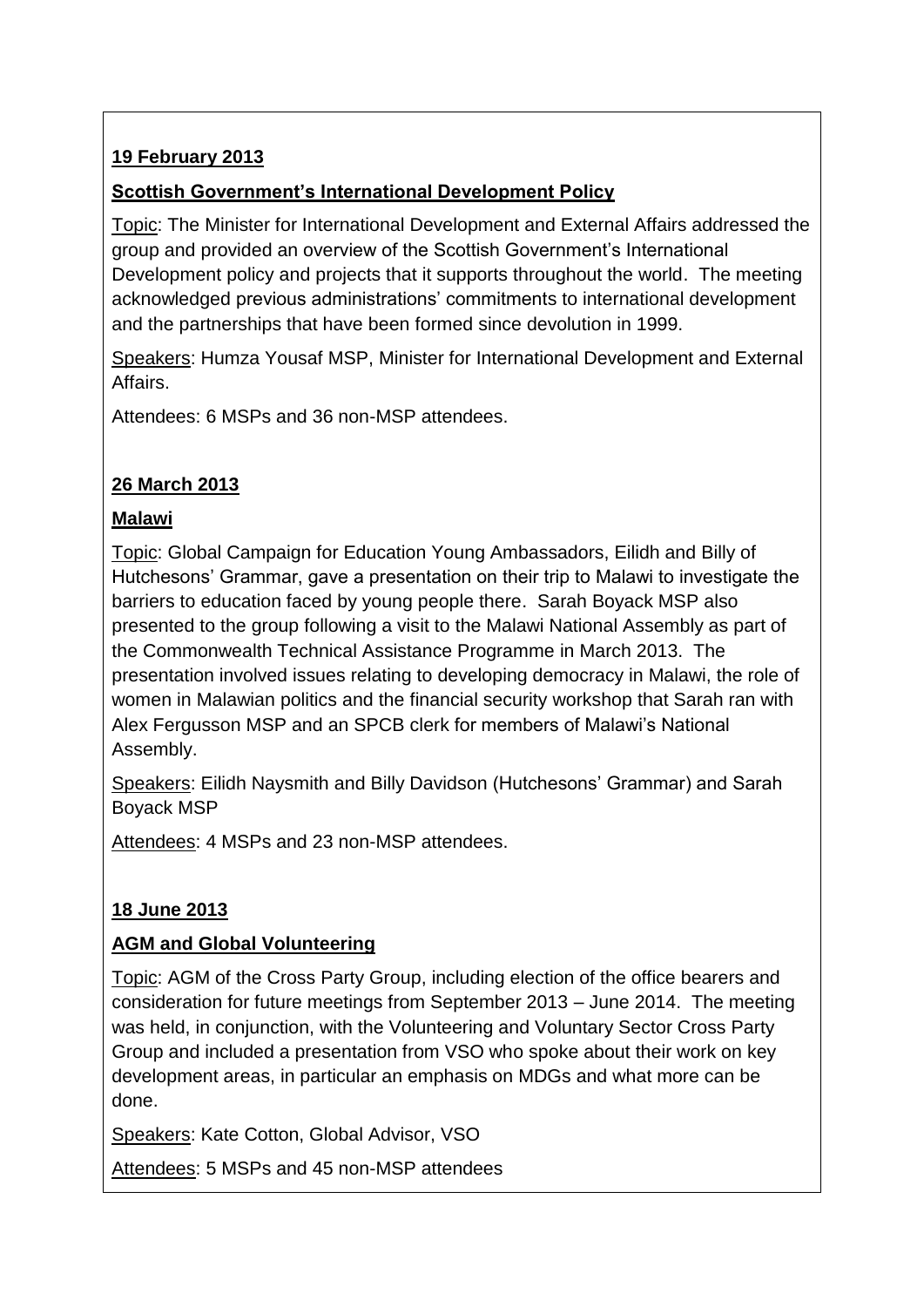### **MSP MEMBERS OF THE GROUP**

Please provide names of all MSP members of the Group. Note that only names need to be provided, no party designation or other information is required.

| Sarah Boyack          | <b>Patrick Harvie</b> |
|-----------------------|-----------------------|
| Siobhan McMahon       | David Stewart         |
| <b>Bruce Crawford</b> | Jamie McGrigor        |
| Hanzala Malik         | <b>Neil Findlay</b>   |
| Linda Fabiani         | Patricia Ferguson     |
| <b>Neil Findlay</b>   | Margaret MacDougall   |
| Rhoda Grant           |                       |

### **NON-MSP MEMBERS OF THE GROUP**

For organisational members please provide only the name of the organisation, it is not necessary to provide the name(s) of individuals who may represent the organisation at meetings of the Group.

| Individuals | <b>Peter Griffiths</b>    |
|-------------|---------------------------|
|             | <b>Finlay Moir</b>        |
|             | Dora Kollar               |
|             | <b>Helen Martin</b>       |
|             | Jenny Simons              |
|             | Michelagh O'Neil          |
|             | <b>Bashir Malik</b>       |
|             | <b>Alison Cosgrove</b>    |
|             | Dorothy Logie             |
|             | Roger Leakey              |
|             | J.K. Robert England       |
|             | <b>Trish Hiddleston</b>   |
|             | Pat Hiddleston            |
|             | Gerda Siann               |
|             | Abiodun Anthony Olowoyeye |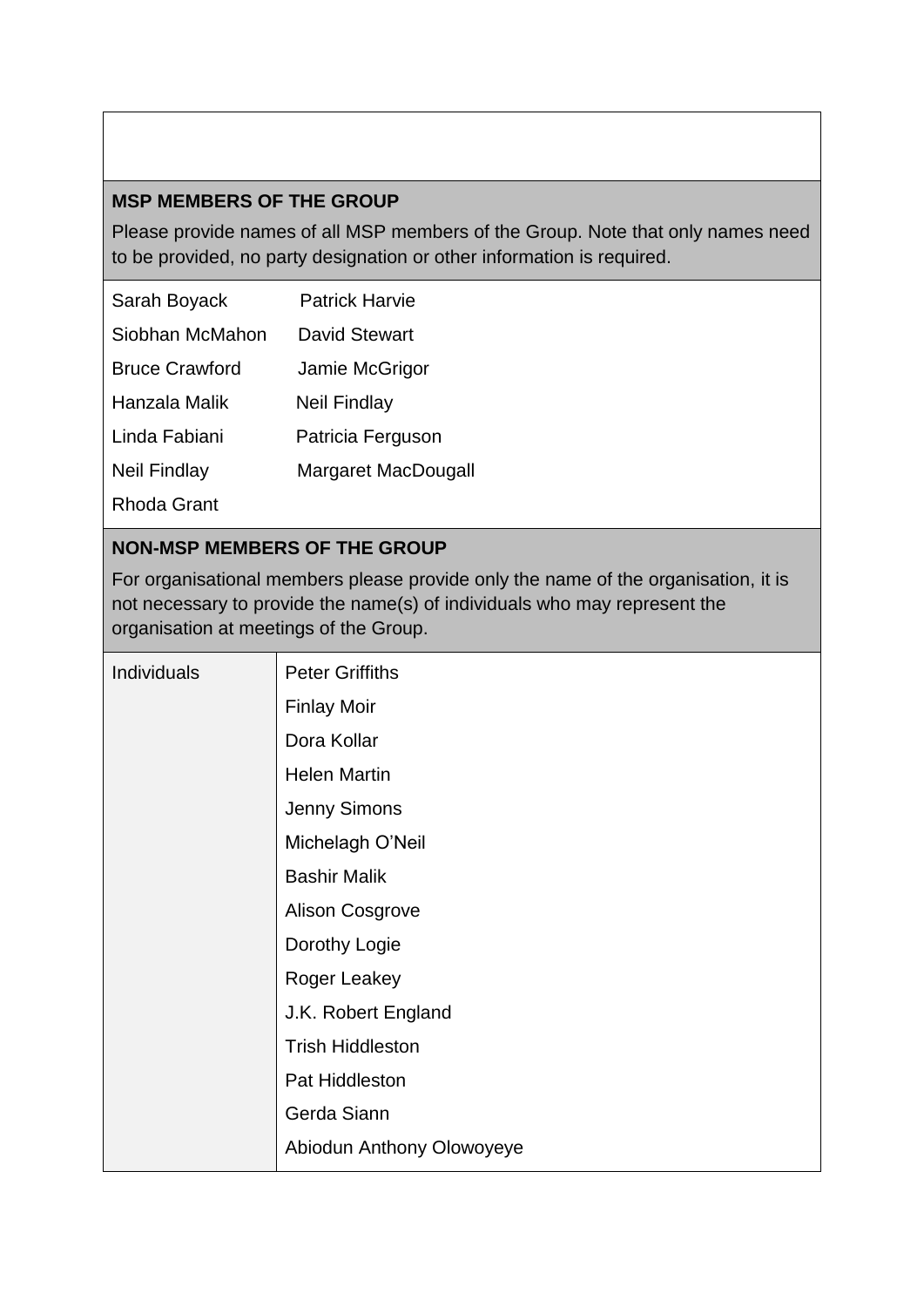|               | Neil Robertson                                       |
|---------------|------------------------------------------------------|
|               | Dr Callum Henderson (Incoming Hon Consul for Rwanda) |
|               | <b>Tracy Johnston</b>                                |
|               | Pat Bryden                                           |
|               | Jim R Copland                                        |
|               | David Stevenson                                      |
|               | Rt. Rev Brian Smith                                  |
|               | <b>Mark Osnowitz</b>                                 |
|               | Manuela Coletti                                      |
|               | <b>Carol Morton</b>                                  |
|               | Agnes Ngulube - Holmes                               |
|               | <b>Hamish Goldie-Scott</b>                           |
|               |                                                      |
| Organisations | <b>UNA</b>                                           |
|               | <b>Aid Effectiveness</b>                             |
|               | <b>ScotDec</b>                                       |
|               | <b>Islamic Relief</b>                                |
|               | <b>MAF</b>                                           |
|               | <b>CBM</b>                                           |
|               | <b>Jubilee Scotland</b>                              |
|               | The Salvation Army                                   |
|               | University of Edinburgh                              |
|               | Centre for Ecology & Hydrology                       |
|               | <b>WDM</b>                                           |
|               | <b>Heriot-Watt University</b>                        |
|               | <b>NIDOS</b>                                         |
|               | Scotland Malawi Partnership                          |
|               | The Leprosy Mission Scotland                         |
|               | <b>Mercy Corps</b>                                   |
|               | The Vine Trust                                       |
|               | Institute of Aquaculture                             |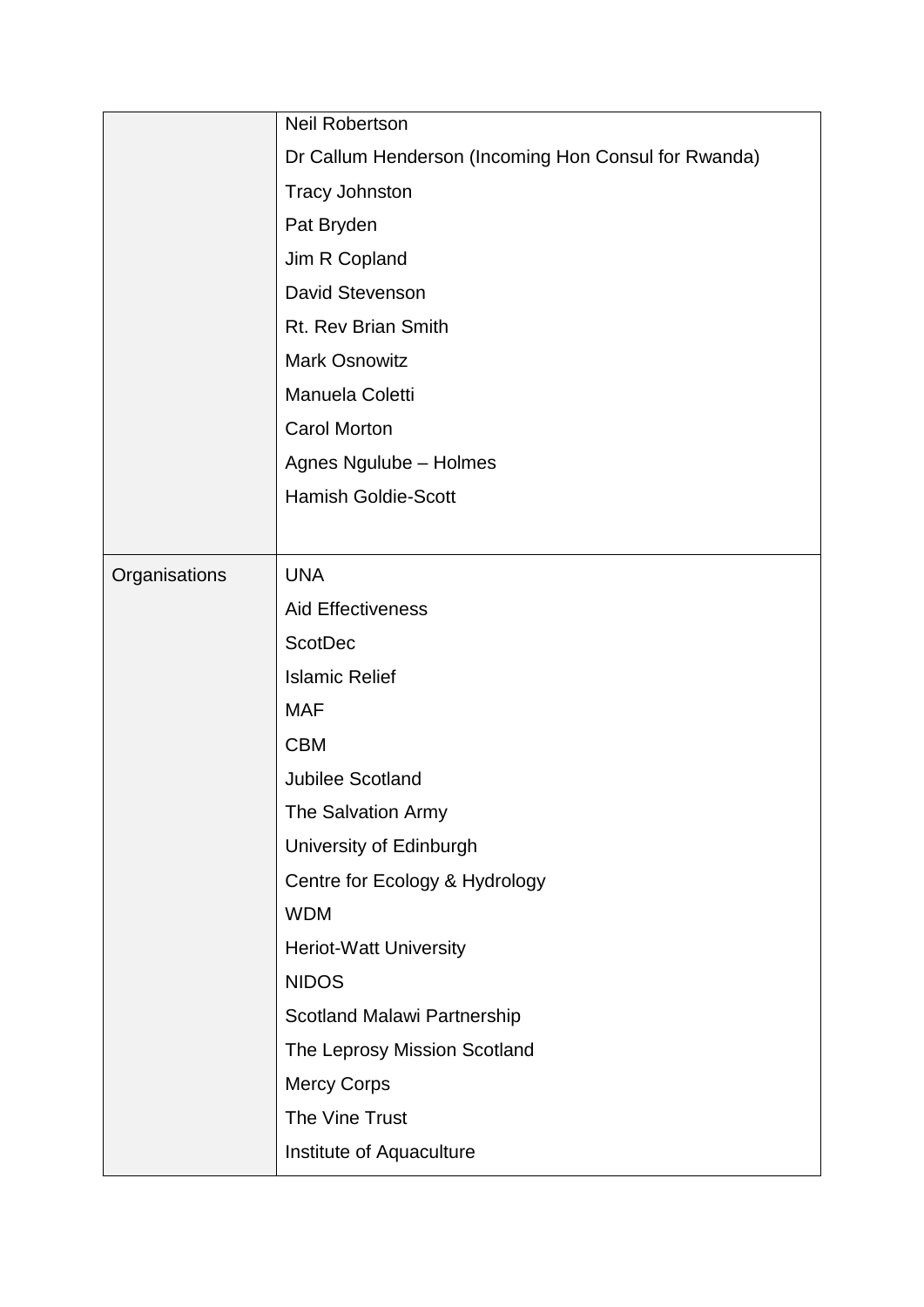| <b>UNESCO Scotland</b>                                                                                                                 |
|----------------------------------------------------------------------------------------------------------------------------------------|
| Institute for Energy Systems                                                                                                           |
| One World Development                                                                                                                  |
| International Play Association                                                                                                         |
| Imani Development                                                                                                                      |
| The Supoy chomphoo phuen foundation                                                                                                    |
| <b>World Development Movement</b>                                                                                                      |
| <b>Sight Aid International</b>                                                                                                         |
| VSO UK                                                                                                                                 |
| <b>Challenges Worldwide</b>                                                                                                            |
| Scotlanka Network                                                                                                                      |
| <b>SCIAF</b>                                                                                                                           |
| The Commandery of St. Clair, No. S1, Scotland - The Knights<br>Templar in Scotland (Ordo Supremus Militaris Templi<br>Hierosolymitani) |
| Plan Vivo Foundation                                                                                                                   |
| <b>Justice and Peace Scotland</b>                                                                                                      |
| <b>ImpAcTAIDS</b>                                                                                                                      |
| Palcrafts / Hadeel                                                                                                                     |
| Association of Teachers and Lecturers (Scotland)                                                                                       |
| The James Hutton Institute                                                                                                             |
| <b>Dunira Strategy</b>                                                                                                                 |
| <b>Oxfam Scotland</b>                                                                                                                  |
| <b>Church of Scotland World Mission Council</b>                                                                                        |
| Institute for International Health and Development (Queen<br>Margaret University)                                                      |
| Centre for the Study of Religion (CSRP), University of St.<br>Andrews                                                                  |
|                                                                                                                                        |
|                                                                                                                                        |
|                                                                                                                                        |

# **GROUP OFFICE BEARERS**

Please provide names for all office bearers. The minimum requirement is that two of